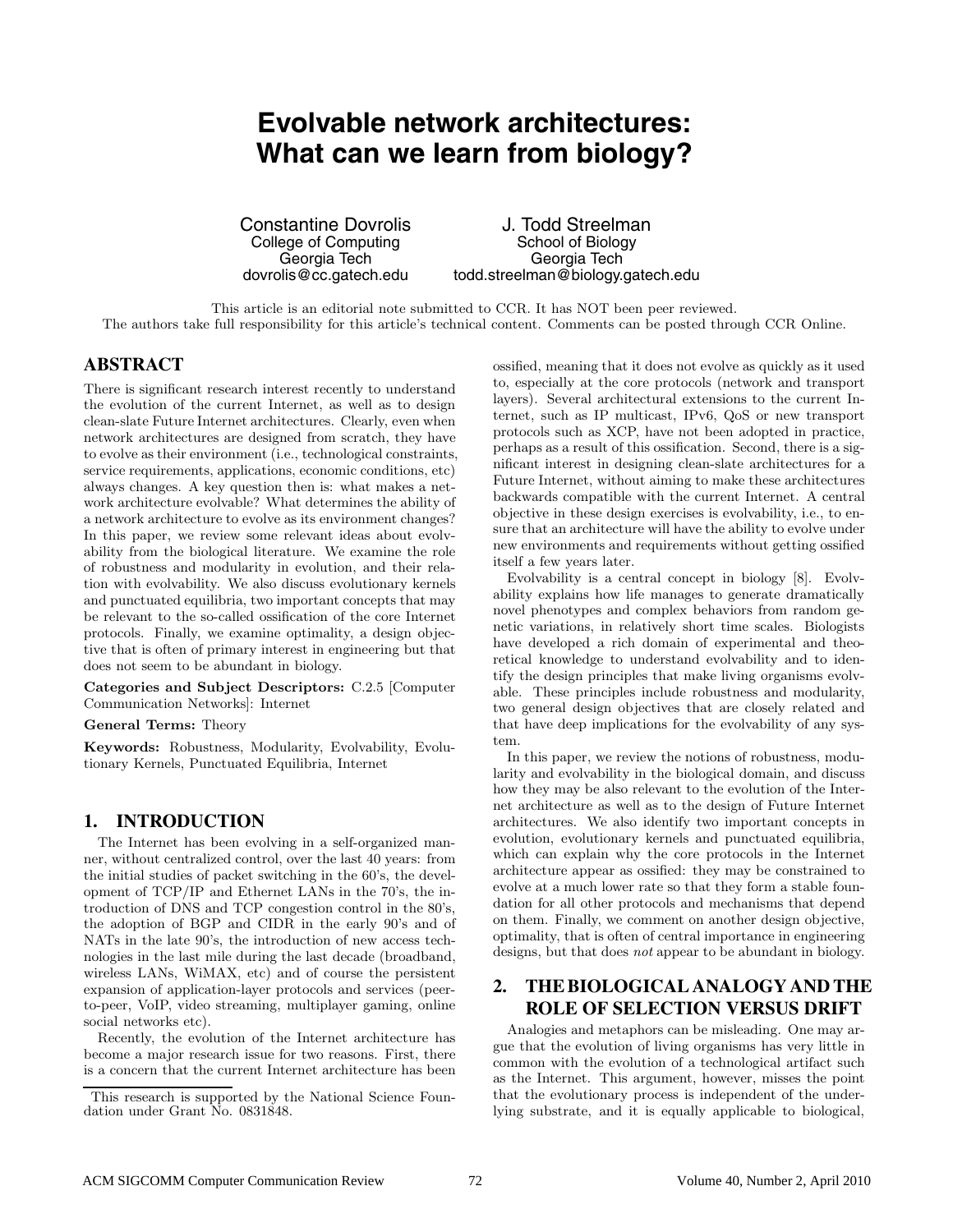natural, technological or computational systems, as long as few key principles hold. Herbert Simon was among the first to argue convincingly that the design of artificial systems should, and often is, subject to the same principles with natural and biological systems [11].

The evolutionary process, in its most general form, requires the following components: a) a population (a species) of elements (individuals) with each element specified by a genotype, b) a mechanism through which the genotype of existing individuals is transferred, subject to variation (various types of mutations or genetic recombination), into new individuals that can replace the old, c) a mechanism (natural selection) that gives a reproductive advantage to genotypes that perform better, i.e., that have a phenotype with higher fitness in the given environment.

Which are the previous three components in the case of the Internet? First, the Internet, viewed as a species, consists of millions of independent but interconnected computer networks (starting from home networks all the way to global tier-1 providers) - these networks are the individuals. Each network is characterized by its genotype: the protocols and operating systems it uses, deployed technologies, the applications that users run, and so on. Second, existing networks are constantly replaced by new networks, with the genotype of the latter strongly influenced by the genotype of their predecessors (e.g., if a home network's owner switches from DSL to cable access, the rest of the network's genotype would be identical to that of the original network). Finally, depending on the broader environment (available technologies and applications, economic costs, existing protocol stacks, etc), a given network genotype may lead to higher fitness than another genotype (e.g., the fitness of the X.25 protocol today would be much less than that of IPv4 - this was not necessarily true in the 80s).

Biologists recognize four evolutionary forces that can change the frequency of gene variants in a population. Mutation provides the raw material, in the form of genetic variation, for evolution to occur. Without genetic variation among individuals there can be no evolutionary change. Migration is the movement of individuals (and their genes) from place to place this is also called gene flow. Darwin recognized natural selection as the main driving force of evolution. Natural selection is a deterministic process, by which traits that increase the survivorship or reproductive output of individuals (fitness), increase in frequency over time. Genetic drift is a stochastic process, by which gene variants in a population change in frequency due to random sampling and chance. Whereas natural selection will increase the frequency of advantageous gene variants, genetic drift can cause advantageous, neutral or deleterious variants to become more common.

There is much debate about the relative roles of natural selection vs. genetic drift in evolution. What is clear is that the size of a given population determines the efficiency with which natural selection can act - random effects of genetic drift are stronger in small populations. This is similar to the sampling effects of flipping a biased coin 10 vs. 10,000 times the role of chance will be more dramatic in a small sample.

The issue of selection vs. genetic drift may be quite relevant to the evolution of the Internet. Back in the early days of the Internet, when its population was just a handful of networks, it was easy for the architecture to "drift" one way

or another, simply due to chance. For instance, the adoption of early TCP header fields such as the rarely used URGENT pointer, can be explained as the result of drift (given that its practical use was and still is quite low). Today, the Internet consists of millions of networks and there is immense pressure to only adopt changes if they would have positive impact on the networks fitness, i.e., selection strongly dominates over drift in the current Internet. It should not be surprising that some recent architectural proposals (such as the deployment of IP multicast or QoS) have not been adopted in the current Internet, as they do not provide increased fitness to the network(s) that would first deploy them.

# **3. ROBUSTNESS**

Robustness is one of the most prevalent design principles in biology. It is typically defined as the invariance of certain phenotypic characteristics in the presence of wide, but bounded, internal or external perturbations. Internal variations are caused by genetic variability, such as mutations, or by variations in the biochemical parameters of cellular mechanisms. External variations are caused by fluctuations in the environmental conditions (e.g., temperature or concentration of nutrients). Robustness is always defined in terms of specific phenotypic characteristics - it is not a generic attribute of a system. Also, robustness is defined over a range of perturbations - no design would be capable to tolerate any perturbations.

Robustness is often described as stability, homeostasis, or canalization, but these properties are really only special cases of robustness. For instance, a developmental process should be robust even though its dynamic nature means that it cannot be stable. Also, robustness requires the invariance of function, not the invariance of structure. A robust organism can be significantly plastic or variable, modifying its internal structure to cope with the given perturbations.

One important point that we can learn from biology is that even though there are many ways to provide a given functionality, very few of these pathways are actually robust for a wide range of perturbations. This has been shown, for instance, in the case of bacterial chemotaxis [1]. Biologists use robustness as a criterion for selecting between different models that can explain the same biological effect: if one model leads to robustness with respect to some key parameters, while another model requires fine tuning of those parameters, the former may be more plausible in certain circumstances.

Why would we expect robustness to be significant for a technological system such as the Internet? If a system operates under a static environment, and its internal components always perform as designed, robustness would be an unnecessary and costly property. Biological systems operate and evolve, however, under unpredictable environments with extremely noisy components. Is the Internet different in that aspect? An artifact with the Internet's size, heterogeneity and distributed control also faces frequent and major changes in both its environmental conditions (e.g., applications mix, offered workload or broader economic conditions, attacks by malicious users) and in its internal elements (e.g., routers and links, protocols). Arguably, a major reason behind the Internet's success is the robustness of the TCP/IP architecture with respect to topological changes and overload conditions.

The link between robustness and evolvability is critical. It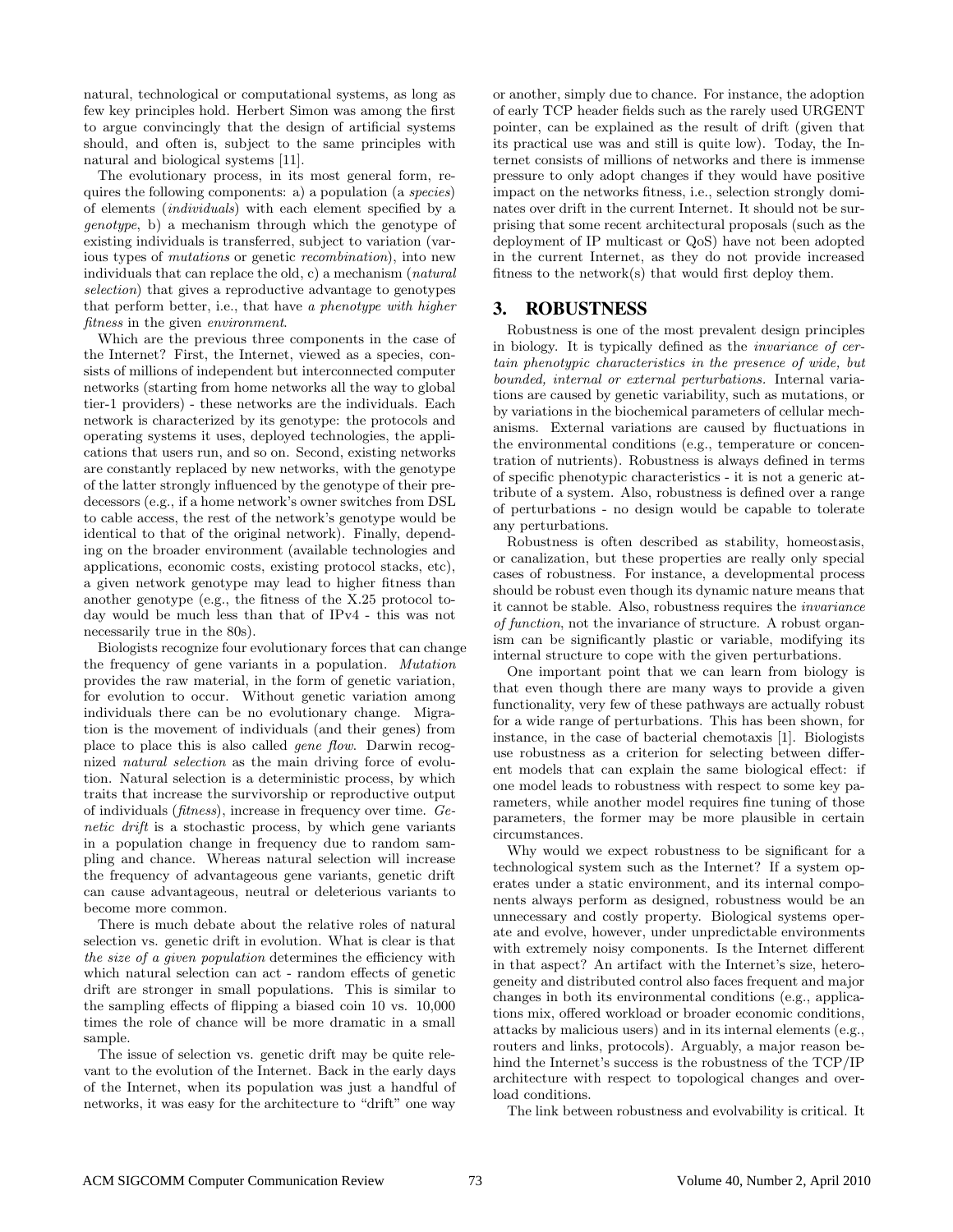may appear at first that these two properties contradict each other: if a system can maintain its function under wide environmental changes, then it will not need to evolve. And if a system is able to evolve when the environment changes, why does it need to be robust? In reality there is no contradiction. Evolution takes place over long timescales, requiring many generations as well as the appearance and/or shuffling of genetic variation. Robustness is important for viability under unfavorable environments, while evolvability allows a system to adapt if/when conditions improve.

How do biological systems achieve robustness? It appears that they deploy mostly three mechanisms. The first is the extensive use of modularity and hierarchical design - this is an important design principle by itself, and is the subject of the next section. The two other mechanisms are feedback control and degeneracy, reviewed next.

#### **3.1 Feedback control**

The basic idea of feedback control is to use the output of a mechanism to determine the appropriate input to that mechanism. In the case of negative feedback, the mechanism's input is the difference between the observed output and a desired, reference level, which can vary with time. A system that deploys negative feedback control can achieve robustness to external or internal perturbations if the timescales in which the input varies are larger than the timescales of the feedback controller. A particular type of negative feedback, referred to as integral feedback, integrates the error between the output and the reference input over time, and it attempts to minimize it. Integral negative feedback control is used, for instance, in bacterial chemotaxis.

Biological systems also use positive feedback. Positive feedback can force a system to one of several stable states and remain in that state even in the presence of significant noise in the inputs. Such positive feedback loops are common in network motifs, i.e., frequently occurring subnetworks of Gene Regulatory Networks (GRNs) that are used in development [9]. For instance, cell differentiation is a process that should result in a distinct and stable type for each cell even if there are major variations in the internal kinetic parameters of the corresponding GRNs. A well-studied instance of such biological robustness is the socalled "segment polarity" network that determines the body segmentation of the fruit fly (Drosophila) [12]. The corresponding GRN relies on several nested feedback loops, some of them positive, and it results in robust body segmentation even if the underlying kinetic parameters span several orders of magnitude.

The use of feedback control, especially negative feedback, is common in certain computer network protocols (e.g., TCP congestion control and various AQM mechanisms) but less understood in others (e.g., robustness of online traffic engineering or nested feedback loops that involve both the transport and application layers). Also, the use of positive feedback in enhancing robustness has not been explored enough. On the contrary, positive feedback is often avoided in networking research due to the potential for instability.

#### **3.2 Redundancy and degeneracy**

In biological systems, robustness is also provided through extensive redundancy at all levels, from the encoding of the genetic code inside a cell all the way to how animals move or communicate. What is more interesting, however, is that

redundancy in biology does *not* simply result from multiple copies of a certain structure or mechanism, as often done in engineering. Instead, biological systems accomplish redundancy via structurally different mechanisms that perform the same function (or highly overlapping functions) and that operate independently and simultaneously. To distinguish the two approaches, we adopt Edelman's terminology and refer to redundancy as just the replication of the same structure, while degeneracy means that a given function is provided by different structures and mechanisms [3].



**Figure 1: Suppose that we start with three basic building blocks: rectangle, circle and triangle, and we want to create a structure that functions as the letter T. Degeneracy would require that we create different structures with the same function, as shown above.**

Degeneracy is more effective than redundancy in terms of robustness, even though it would probably be viewed in engineering as more expensive and complex. If a structure or mechanism that relies on redundancy fails under certain conditions, all replicas of that structure will fail simultaneously when those conditions are encountered. Two important examples of biological degeneracy are the existence of multiple parallel metabolic pathways for the same function, or the activation of multiple immune responses (populations of different antibodies, for instance) in the presence of a pathogen.

The connection between degeneracy and evolvability is intriguing. First, degeneracy may increase evolvability. This is thought to be the case, for instance, when genes are duplicated within genomes and then accumulate independent mutations. Second, degeneracy may naturally result from the evolutionary process. If a function is important for viability, several mechanisms may evolve independently to provide it.

Even though redundancy is commonly used in computer networks, especially to protect physical links or network paths from failures, the use of degeneracy, its differences with redundancy, and the evolutionary consequences of degeneracy for a network architecture, are largely unexplored.

#### **4. MODULARITY**

Modularity is an important tool in the design of complex systems. Each module represents a relatively autonomous part of the overall system that is responsible for a certain function or objective. Different modules are connected together to create more complex functions and systems. Topologically speaking, if we think of a design as a network, the density of intra-module edges is much higher than the density of inter-module edges. A closely related concept is that of hierarchical design. Two or more modules are combined to form more complex modules at a higher architectural level.

Modularity is also abundant in biology [5]. It has been observed in Gene Regulatory Networks, metabolic networks, protein-protein interactions networks, and networks of species in ecosystems. In the case of GRNs, for instance, an impor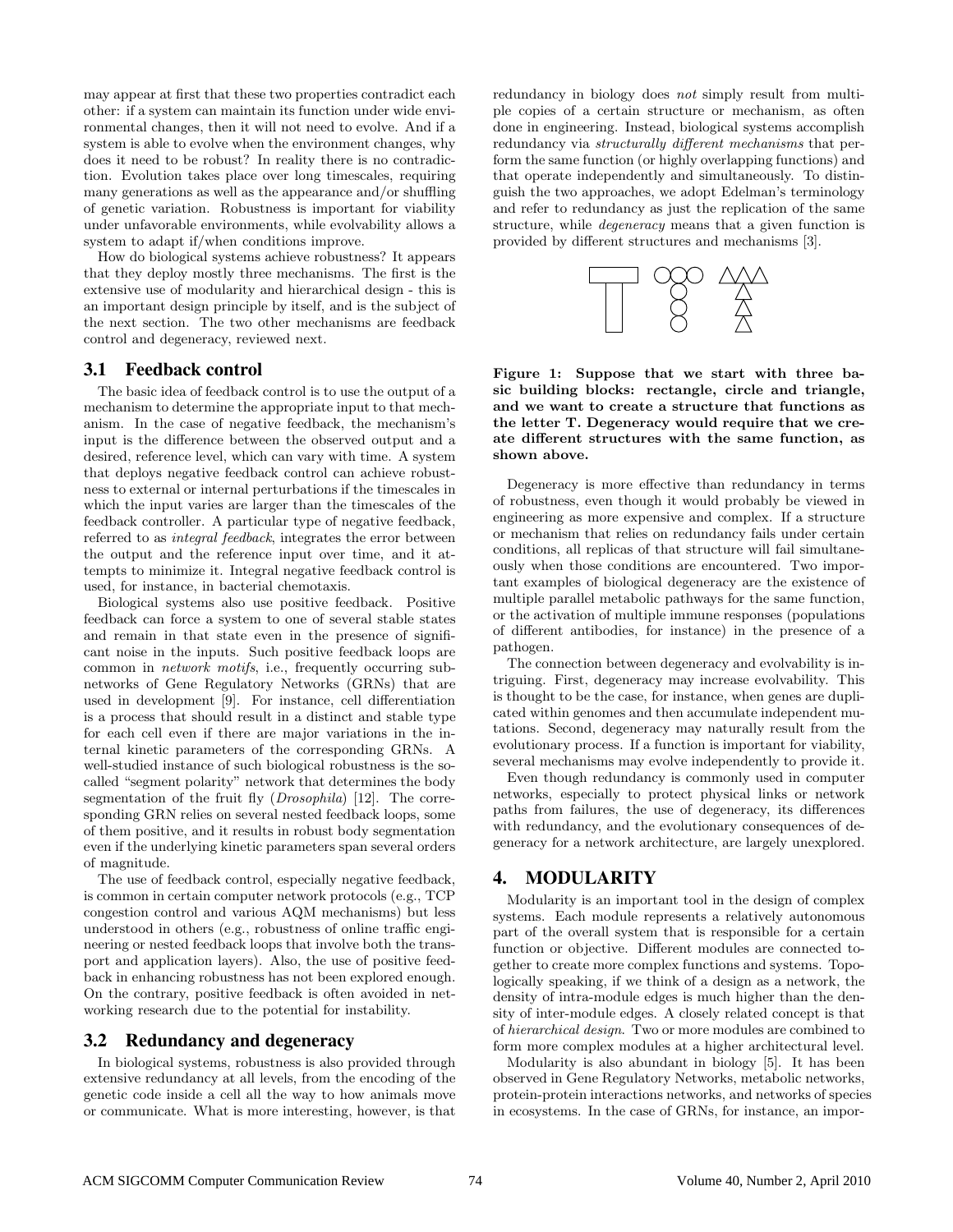tant recent discovery was that complex GRNs can be represented as hierarchical "biological circuits" known as network motifs [9]. A network motif is a subgraph that appears in an actual network with much higher frequency than in a random network of the same degree distribution. Important motifs, such as the FeedForward Loop, the BiFan or the Dense-Overlapping Regulon, consist of a small number of interacting genes and they accomplish specific functions (such as noise suppression or pulse generation). Evolution seems to have selected surprisingly few motifs for their functions in building more complex systems.

Modularity is closely related to robustness. Modularity partitions a complex design into roughly independent components, a property also known as near-decomposability. Noise, perturbations or failures within one module are not as likely to affect another module. Internal state variations within a module would be irrelevant to another module, unless they affect the relatively few links between the two modules.

Recent modeling work in biology (mostly using computational models of simple evolutionary processes) has provided important insights about the relation between modularity and evolvability. First, it appears that modularity enhances evolvability: modular designs can evolve faster and they can lead to more complex designs than "monolithic" designs [7]. Modular designs often evolve simply by re-arranging the inter-module connectivity, not the internal design of individual modules. In developmental biology, minor "rewiring" of developmental GRNs can cause major phenotypic variations, and it can even explain in some cases the evolution of new species [2].

Second, evolution produces modularity when the environment changes with time, following Modularly Varying Goals  $(MVGs)$  [7]. Evolution under a constant goal, or under a constant environment, leads to optimized but non-modular designs. The reason is that, under a constant environment, the evolutionary process gradually removes redundant functionality that can be somehow provided by other modules, increasing the density of inter-module linkages. It is those additional linkages that gradually break modularity. The situation is quite different when the environment changes with time, and especially when the environment presents Modularly Varying Goals. With MVGs, the objectives at any point of time can be decomposed into simpler goals and sub-functions; the exact hierarchy of those goals changes with time, but the underlying elementary building blocks remain the same. Then, the evolutionary process selects modular designs in which each underlying module implements an elementary goal, while the time-varying more complex goals are accomplished by rewiring the existing underlying modules. The simulations of [7] have further shown that evolution under MVGs proceeds much faster than evolution under a constant goal or under randomly varying goals.

The previous interactions between modularity, robustness and evolvability are relevant to both the evolution of the existing Internet architecture, as well as to the creation of new but evolvable network architectures. First, we should accept that modularity and hierarchy are necessary tools to deal with complexity. Recent proposals for non-layered network architectures, or for cross-layer optimizations that reduce the modularity of the overall system, are probably moving in the wrong direction. Optimizing one particular metric, such as power consumption or network capacity, can



**Figure 2: A basic diagram of a plow and a stroller. Even though the two structures have very different function, they consist of the same sub-modules, interconnected in different ways. An environment that presents Modularly Varying Goals (MVGs) can speedup the evolutionary process and it results in modular designs.**

be much less important than the long-term evolvability and robustness of the proposed architecture. Second, network architectures that are designed to cope with a time-varying environment, in terms of constraints, available technologies, costs, application requirements, etc, should be expected to evolve faster when they re-arrange how existing modules are used, compared to architectures that rely on completely new modules and functions every time the environment changes.

# **5. EVOLUTIONARY KERNELS**

There is increasing biological evidence that certain genes, and in particular, certain Gene Regulatory Networks, have seen very few changes over almost half of the duration of life on this planet. For instance, certain developmental GRNs were established in the Early Cambrian (about 510 mya) and they have not evolved significantly since then [2]. These GRNs are referred to as kernels, and it is now understood that they are largely responsible for major aspects of animal body plans. The existing phylum-level body plans may have been shaped, to a large degree, from the action of these kernel GRNs. For instance the heart of a fruit fly and the heart of a human, despite distinct morphologies, develop using the same core cardiac GRN.

Why are kernel GRNs resistant to evolutionary change? In the words of Davidson and Erwin, "change in them is prohibited on pain of developmental catastrophe, both because of their internal recursive wiring and because of their roles high in the developmental network hierarchy" [2]. Evolutionary kernels represent a stable basis on which diversity and complexity of higher-level processes can evolve. On the other hand, kernel GRNs constrain the major axes of development and morphology and so, inevitably, they limit the scope of body plans that can subsequently evolve.

Evolutionary kernels may also exist and can play a similar role in the evolution of technological artifacts such as the Internet architecture. IPv4, the central protocol in the Internet, was the first protocol (together with TCP) that was created in the Internet architecture and it has evolved very slowly since then. Even when certain IPv4 header fields were re-defined (such as the transition from the Type-of-Service to the Differentiated Services (DS) field) those changes were always backwards compatible without requiring any change to existing networks.

It is plausible that IPv4 plays the role of an evolutionary kernel in the Internet architecture. It binds together the wide range of protocols and technologies at the physical and data-link layers, with the great diversity of protocols, applications and services at the higher layers of the architecture.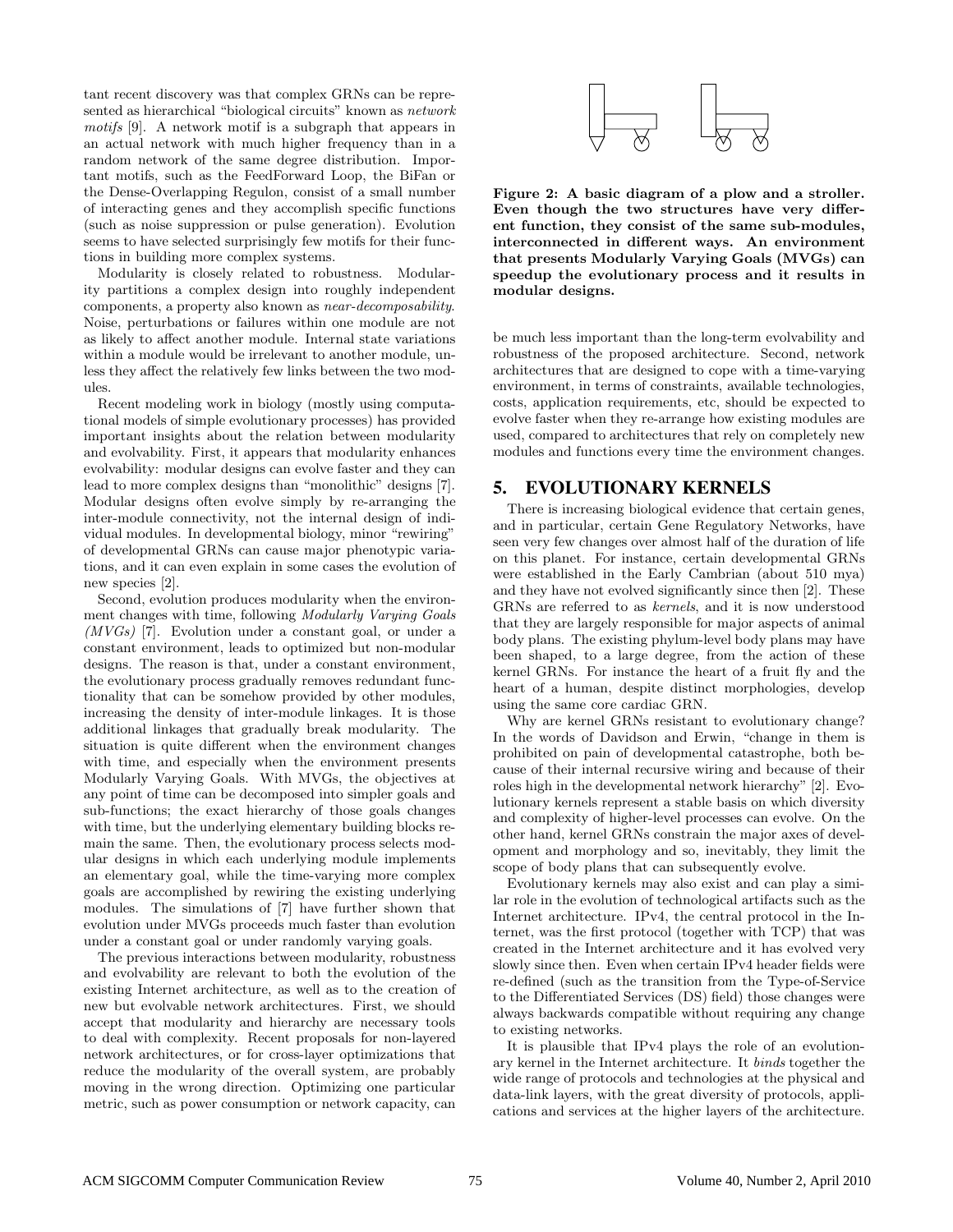

**Figure 3: In this example, a frame on top of two wheels represents an evolutionary kernel. Many different components (at the left) can be used to construct this kernel, and many different products (at the right) can be produced using this kernel. Both substrate components and resulting products evolve much more frequently than the evolutionary kernel.**

IPv4 can run over any link technology, and presumably any application can run over IP. This would be much harder, if at all possible, if IPv4 was subject to frequent changes, or if there were several protocols at the same layer with IPv4 (as that would create the need for "translation" between them). At the same time, the IPv4 protocol limits the space of possible protocols that can exist below or above it. It would be an interesting research project to identify somehow the boundaries of the services that can be provided over IPv4. If a future Internet architecture aims to replace IPv4, its best bet may be to support applications and services that are outside those IPv4 boundaries, assuming of course that there would be real interest for such services.

#### **6. PUNCTUATED EQUILIBRIA**

Today, most biologists agree that evolution does not proceed at a roughly constant pace (known as gradualism), but instead it alternates between long periods of stasis and relatively short periods of intense change in the existing species and in the underlying developmental mechanisms that produce those species [4]. This evolutionary pattern is referred to as punctuated equilibria. For instance, the "Cambrian explosion" refers to a relatively short time period about 530 mya in which the pace of evolution increased by a factor of ten leading to major species diversification. Recently, Jain and Krishna proposed an evolutionary computational model that shows how the evolutionary process can proceed with punctuated equilibria under very general assumptions, without considering a necessarily biological substrate [6]. Their model considers a coevolutionary network of interactions, both positive and negative, between a number of species. The concept of punctuated equilibria has been also applied in the context of social theory and in the study of technology diffusion.

We pose the intriguing hypothesis here that the Internet architecture is also subject to punctuated equilibria. An empirical study of this hypothesis would require a measurement of the pace with which the Internet architecture has been adopting new protocols or significant modifications to its existing protocols - a difficult, but not impossible task.

What if the hypothesis of punctuated equilibria is true? First, we should not expect that the Internet architecture will be evolving at a roughly constant pace. It is "natural" for a technological artifact such as the Internet to go through long periods of stasis, during which its architecture appears

to be ossified. Second, the Jain-Krishna model shows that even though most external stimuli do not initiate significant evolutionary change, there can be rare and minor external events that can trigger major changes in the internal organization of an ecosystem. In the Jain-Krishna model, these are not random events however; they affect the so-called dominant Auto-Catalytic Set (ACS) in the ecosystem, either damaging it or shifting it to another set of species. This may be an important consideration for researchers that work on future Internet designs. A new architecture would manage to replace or significantly affect the existing Internet architecture only if it offers a major advantage in those core functions that play the role of the dominant ACS today; otherwise it would not manage to have impact or, in the best case scenario, it would be subsumed by the existing Internet architecture.



**Figure 4: The evolution of a complex ecosystem consists of long periods of stasis separated by relatively short periods of major transformations. The latter can be caused by the creation or destruction of Auto-Catalytic Sets, or by a shift of the dominant ACS from one set of species to another. In this example, a rapid increase in the complexity of the evolved shapes can be due to the introduction of a new component or the formation of a new evolutionary kernel.**

# **7. OPTIMALITY**

In the engineering literature, including the study of computer networks, optimality in terms of performance or cost is usually the primary goal - often, the only goal. In only few cases (mostly in topology design), the optimization problem includes some reliability constraints to deal with limited link or node failure scenarios. The more general robustness problem, which aims to maintain the proper functioning of the system under internal or external variations is rarely considered. Other objectives, such as evolvability or modularity are even less frequently mentioned.

On the other hand, biological systems seem to be "designed" mostly for robustness, modularity, and evolvability. If we think of robustness and modularity as mechanisms that facilitate evolvability, it is fair to say that the primary objective of biological systems is the latter. On the contrary, biological systems do not appear to be globally optimal in terms of structure or function [10]; an engineer can usually design something to outperform an organism at a single task. Why is that?